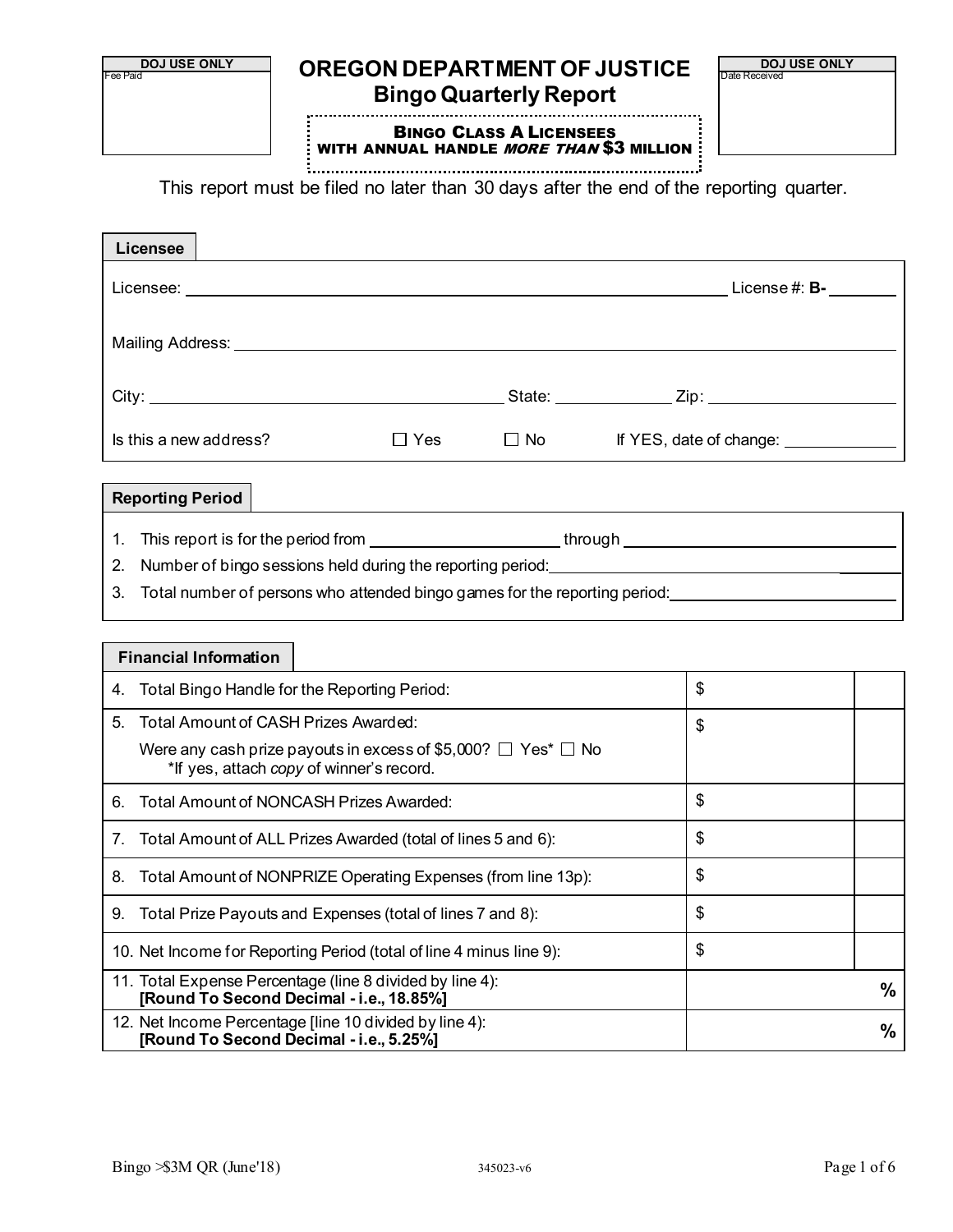|           | <b>Nonprize Expenses</b>                                                                 |               |  |
|-----------|------------------------------------------------------------------------------------------|---------------|--|
|           | List ALL nonprize expenses related to bingo operations. DO NOT INCLUDE FEES PAID TO DOJ. |               |  |
| 13. a)    | Salaries and Employee Benefits (Gross):                                                  | \$            |  |
|           | b) Worker's Compensation Coverage (Employer Portion):                                    | \$            |  |
| C)        | State/Federal Employee Taxes (Employer Portion):                                         | \$            |  |
| d)        | Security and Janitorial Services and Supplies:                                           | \$            |  |
| e)        | Legal and Accounting Services:                                                           | \$            |  |
| f)        | Bingo Paper (for other bingo supplies see item g below):                                 | \$            |  |
| g)        | Bingo Supplies (other than bingo paper):                                                 | \$            |  |
| h)        | Utilities (Electric/Sewer/Water/Phone/Garbage):                                          | \$            |  |
| i)        | Rent/Lease $*(see 14)$ Check box if you pro-rated rent: $\square$                        | \$            |  |
| j)        | Leasehold Improvements:                                                                  | $\frac{1}{2}$ |  |
| k)        | Insurance:                                                                               | $\frac{1}{2}$ |  |
| $\vert$   | Equipment: (To Include Electronic Machines)                                              | \$            |  |
|           | m) Printing/Promotions/Postage/Shipping:                                                 | \$            |  |
| n)        | Repairs:                                                                                 | \$            |  |
| $\circ$ ) | Other (explain below or attach additional sheets):                                       | \$            |  |
|           |                                                                                          |               |  |
|           |                                                                                          |               |  |
| p)        | TOTAL EXPENSES (total of lines a thru o; enter here and on page 1, line 8):              | \$            |  |

## **Allocation or Pro-Rate of Expenses**

14. a) If you allocated or pro-rated expenses, you must explain the method you used here. If you checked line 13i, you must explain how you pro-rated rent/mortgage expenses:

| b) Was your organization the master lessee in a facility with more than one licensee? $\Box$ Yes* | $\Box$ No |
|---------------------------------------------------------------------------------------------------|-----------|
| *If YES, enter amount you pay quarterly for rent/lease:                                           |           |
| *If YES, enter amount of rent receipts paid by sub-licensees:                                     |           |

**Volunteers**

| 15. Did the organization use any volunteers to operate bingo games during the quarter?                                                                                          | $\Box$ Yes | $\Box$ No |
|---------------------------------------------------------------------------------------------------------------------------------------------------------------------------------|------------|-----------|
| If YES, how many per session?<br>If NO, go on to page 3.                                                                                                                        |            |           |
| Did the volunteers receive food/drink, free cards, mileage or expense reimbursements? $\square$ Yes<br>If YES, what was the average reimbursement per volunteer per session? \$ |            | $\Box$ No |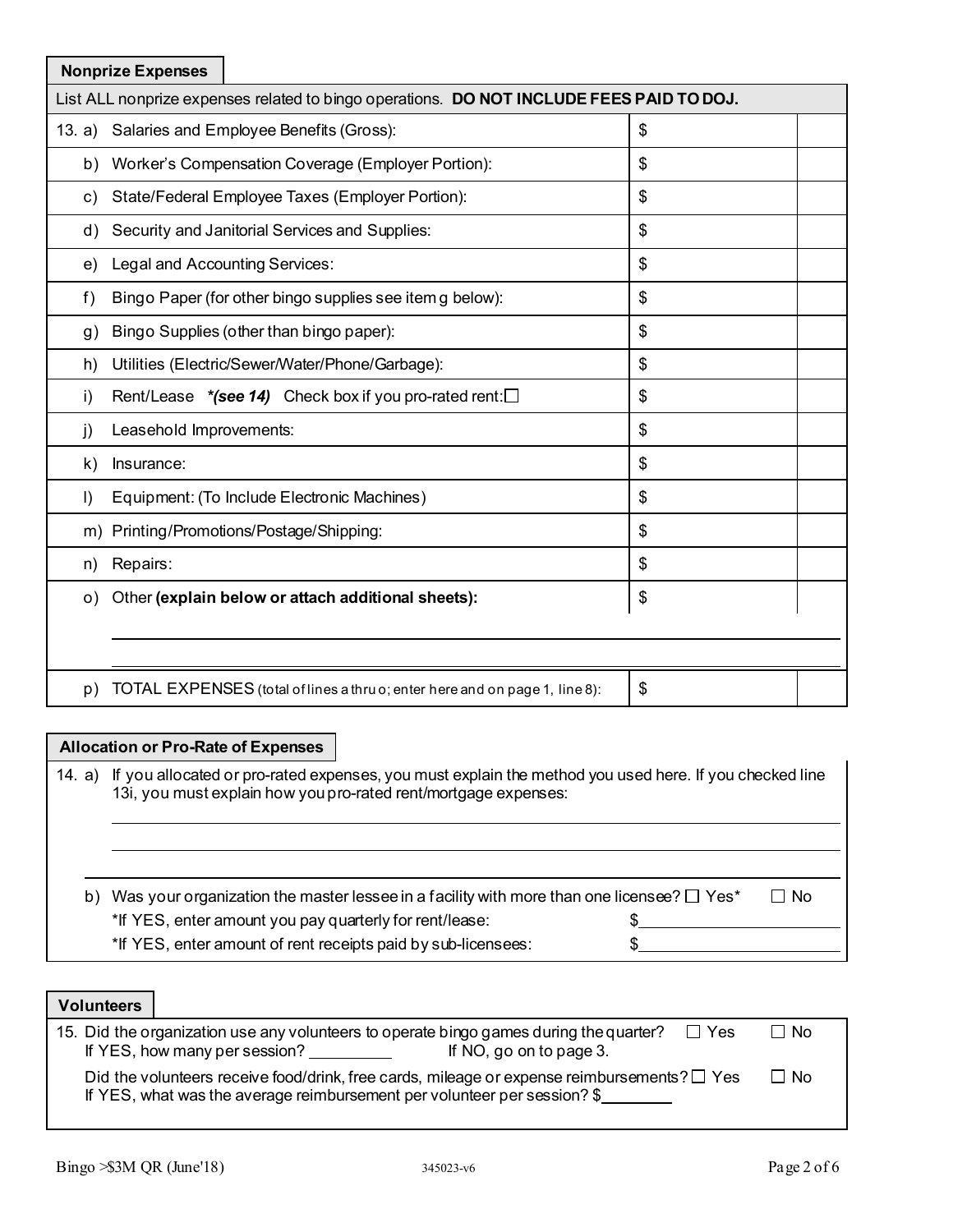# **Employee List**

| 16. List all paid employees who received compensation during the reporting period. List the hours worked by    |
|----------------------------------------------------------------------------------------------------------------|
| each person according to the type of duties they performed during the quarter (i.e., [S] supervisory, [N]      |
| nonsupervisory and [O] other) together with the compensation the person received for each type of duty.        |
| Reports that do not contain complete information will be rejected and returned for completion, and could incur |
| delinguency charges. See sample entry below. Use gross (pre-tax and deductions) pay NOT net. [O] other is      |
| for payments made for time worked that is TOTALLY UNRELATED to the bingo operation (describe the [O]           |
| other payments). Facility Management IS bingo-related.                                                         |

# **YOU MAY ATTACH A LIST SUPPLYING THE REQUIRED INFORMATION.**

| Full Name (Last, First, M.I.): Worker, John Q. |                                |                          |            |                       |                         | DOB:                |                            |        | Title: Floorworker       |
|------------------------------------------------|--------------------------------|--------------------------|------------|-----------------------|-------------------------|---------------------|----------------------------|--------|--------------------------|
| City:<br>Address: 1234 Main Street<br>Anytown  |                                |                          |            |                       |                         |                     | State:<br><b>OR</b>        | Zip:   | 97001                    |
|                                                | Phone: (xxx) xxx-xxxx          |                          |            |                       | Email: xxxxxx@xxxxx.xxx |                     |                            |        |                          |
| [S]                                            | Rate: $\int$                   | $\frac{1}{2}$            | [N]<br>120 | Rate:<br>\$8.00       | \$960.00                | $\overline{[0]}$ 10 | Describe:<br>Lottery Wages |        | \$50.00                  |
|                                                | Full Name (Last, First, M.I.): |                          |            |                       | DOB:                    |                     | Title:                     |        |                          |
| Address:                                       |                                |                          |            | City:                 |                         |                     | State:                     | Zip:   |                          |
| Phone:                                         |                                |                          |            |                       |                         |                     |                            |        |                          |
| [S]                                            | Rate: \$                       | \$                       | [N]        | Rate: \$              | \$                      | [O]                 | Describe:                  |        | \$                       |
|                                                | Full Name (Last, First, M.I.): |                          |            |                       |                         | DOB:                |                            | Title: |                          |
| Address:                                       |                                |                          |            | City:                 |                         |                     | State:                     | Zip:   |                          |
| Phone:                                         |                                |                          |            |                       |                         |                     |                            |        |                          |
| [S]                                            | Rate: \$                       | \$                       | [N]        | Rate: \$              | \$                      | [O]                 | Describe:                  |        | \$                       |
|                                                | Full Name (Last, First, M.I.)  |                          |            |                       |                         | DOB:                |                            | Title: |                          |
| Address:                                       |                                |                          |            | City:                 |                         |                     | State:                     | Zip:   |                          |
| Phone:                                         |                                |                          |            |                       |                         |                     |                            |        |                          |
| [S]                                            | Rate: \$                       | \$                       | [N]        | Rate: \$              | \$                      | [O]                 | Describe:                  |        | \$                       |
|                                                | Full Name (Last, First, M.I.): |                          |            |                       |                         | DOB:                |                            | Title: |                          |
| Address:                                       |                                |                          |            | City:                 |                         |                     | State:                     | Zip:   |                          |
| Phone:                                         |                                |                          |            |                       |                         |                     |                            |        |                          |
| [S]                                            | Rate: \$                       | $\overline{\mathcal{S}}$ | [N]        | Rate: $\overline{\$}$ | $\overline{\$}$         | [O]                 | Describe:                  |        | \$                       |
|                                                | Full Name (Last, First, M.I.): |                          |            |                       |                         | DOB:                |                            | Title: |                          |
| Address:                                       |                                |                          |            | City:                 |                         |                     | State:                     | Zip:   |                          |
| Phone:                                         |                                |                          |            |                       |                         |                     |                            |        |                          |
| [S]                                            | Rate: \$                       | \$                       | $[N]$      | Rate: \$              | \$                      | [O]                 | Describe:                  |        | \$                       |
|                                                | Full Name (Last, First, M.I.): |                          |            |                       |                         | DOB:                |                            | Title: |                          |
| Address:                                       |                                |                          |            | City:                 |                         |                     | State:                     | Zip:   |                          |
| Phone:                                         |                                |                          |            |                       |                         |                     |                            |        |                          |
| [S]                                            | Rate: \$                       | $\overline{\mathcal{E}}$ | [N]        | Rate: \$              | $\overline{\mathbf{e}}$ | [O]                 | Describe:                  |        | $\overline{\mathcal{E}}$ |
|                                                | Full Name (Last, First, M.I.): |                          |            |                       |                         | DOB:                |                            | Title: |                          |
| Address:                                       |                                |                          |            | City:                 |                         |                     | State:                     | Zip:   |                          |
| Phone:                                         |                                |                          |            |                       |                         |                     |                            |        |                          |
| [S]                                            | Rate: \$                       | \$                       | [N]        | Rate: \$              | \$                      | [0]                 | Describe:                  |        | \$                       |
|                                                | Bingo > \$3M QR (June'18)      |                          |            |                       | 345023-v6               |                     |                            |        | Page 3 of 6              |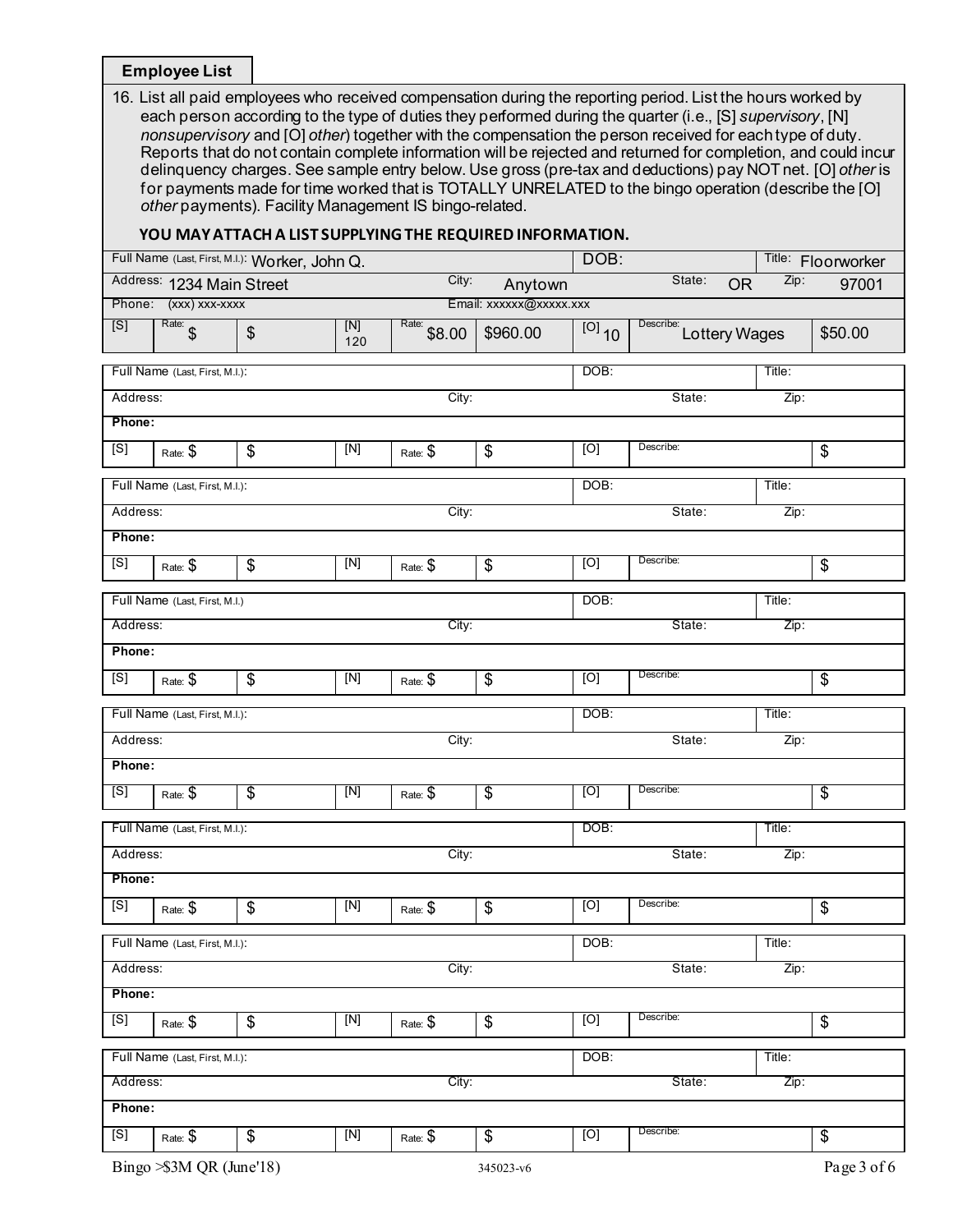|          | Full Name (Last, First, M.I.): |                          |             |          | DOB:<br>Title:           |      |           |        |                          |
|----------|--------------------------------|--------------------------|-------------|----------|--------------------------|------|-----------|--------|--------------------------|
| Address: |                                |                          |             | City:    |                          |      | State:    | Zip:   |                          |
| Phone:   |                                |                          |             |          |                          |      |           |        |                          |
| [S]      | Rate: \$                       | $\frac{1}{2}$            | [N]         | Rate: \$ | \$                       | [O]  | Describe: |        | \$                       |
|          | Full Name (Last, First, M.I.): |                          |             |          | DOB:                     |      | Title:    |        |                          |
| Address: |                                |                          |             | City:    |                          |      | State:    | Zip:   |                          |
| Phone:   |                                |                          |             |          |                          |      |           |        |                          |
| [S]      | Rate: \$                       | \$                       | [N]         | Rate: \$ | \$                       | [O]  | Describe: |        | \$                       |
|          | Full Name (Last, First, M.I.): |                          |             |          |                          | DOB: |           | Title: |                          |
| Address: |                                |                          |             | City:    |                          |      | State:    | Zip:   |                          |
| Phone:   |                                |                          |             |          |                          |      |           |        |                          |
| [S]      | Rate: \$                       | $\overline{\$}$          | [N]         | Rate: \$ | $\overline{\$}$          | [O]  | Describe: |        | \$                       |
|          | Full Name (Last, First, M.I.): |                          |             |          |                          | DOB: |           | Title: |                          |
| Address: |                                |                          |             | City:    |                          |      | State:    | Zip:   |                          |
| Phone:   |                                |                          |             |          |                          |      |           |        |                          |
| [S]      | Rate: \$                       | $\frac{1}{2}$            | [N]         | Rate: \$ | $\frac{1}{2}$            | [O]  | Describe: |        | \$                       |
|          | Full Name (Last, First, M.I.): |                          |             |          |                          | DOB: |           | Title: |                          |
| Address: |                                |                          |             | City:    |                          |      | State:    | Zip:   |                          |
| Phone:   |                                |                          |             |          |                          |      |           |        |                          |
| [S]      | Rate: \$                       | $\frac{1}{2}$            | [N]         | Rate: \$ | \$                       | [O]  | Describe: |        | \$                       |
|          | Full Name (Last, First, M.I.): |                          |             |          |                          | DOB: |           | Title: |                          |
| Address: |                                |                          |             | City:    |                          |      | State:    | Zip:   |                          |
| Phone:   |                                |                          |             |          |                          |      |           |        |                          |
| [S]      | Rate: \$                       | $\overline{\mathbf{e}}$  | $[{\sf N}]$ | Rate: \$ | $\overline{\mathcal{G}}$ | [O]  | Describe: |        | \$                       |
|          | Full Name (Last, First, M.I.): |                          |             |          |                          | DOB: |           | Title: |                          |
| Address: |                                |                          |             | City:    |                          |      | State:    | Zip:   |                          |
| Phone:   |                                |                          |             |          |                          |      |           |        |                          |
| [S]      | Rate: \$                       | \$                       | $[N]$       | Rate: \$ | \$                       | [O]  | Describe: |        | \$                       |
|          | Full Name (Last, First, M.I.): |                          |             |          |                          | DOB: |           | Title: |                          |
| Address: |                                |                          |             | City:    |                          |      | State:    | Zip:   |                          |
| Phone:   |                                |                          |             |          |                          |      |           |        |                          |
| [S]      | Rate: \$                       | $\overline{\mathcal{G}}$ | $[N]$       | Rate: \$ | $\overline{\mathbf{e}}$  | [O]  | Describe: |        | \$                       |
|          | Full Name (Last, First, M.I.): |                          |             |          |                          | DOB: |           | Title: |                          |
| Address: |                                |                          |             | City:    |                          |      | State:    | Zip:   |                          |
| Phone:   |                                |                          |             |          |                          |      |           |        |                          |
| [S]      | Rate: \$                       | $\overline{\mathcal{E}}$ | [N]         | Rate: \$ | $\overline{\$}$          | [O]  | Describe: |        | $\overline{\mathcal{G}}$ |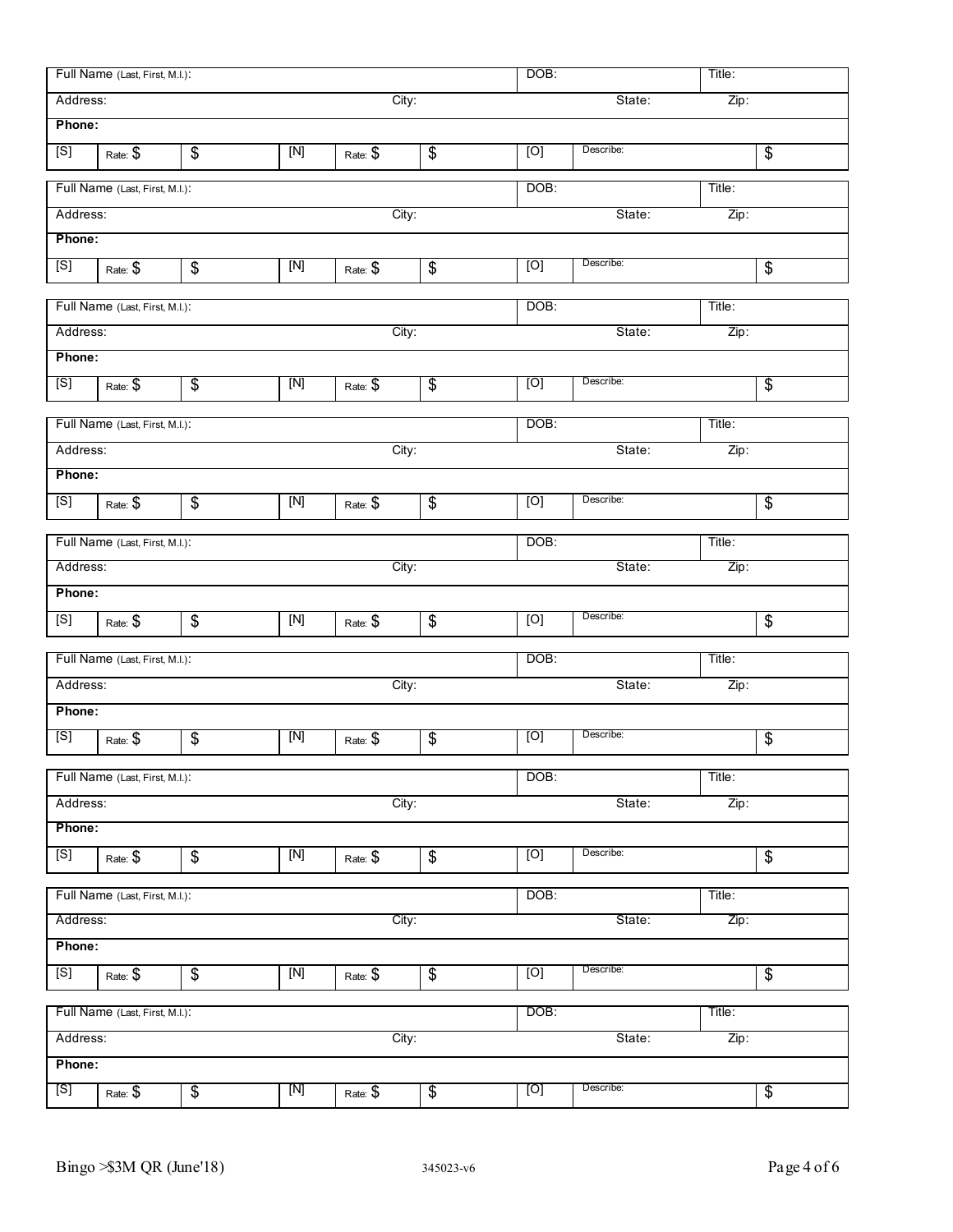#### **Oregon Department of Justice**

## **Quarterly Report Fee Computation for Class A licensees** *expecting* **to exceed \$3 million in annual handle**

You will need your quarterly reports from earlier in this license year to complete this computation. QUARTER 1 is the first quarter of your current LICENSE year. The last day of QUARTER 4 is the expiration date of your license.

| <b>PERIOD</b><br>(Circle month and enter year<br>for each quarter) |                          | <b>HANDLE</b><br><b>Including Current Quarter</b><br>(A) |  | <b>FEES ALREADY PAID</b><br><b>Not including Current Fee</b><br>(B) |   |  |
|--------------------------------------------------------------------|--------------------------|----------------------------------------------------------|--|---------------------------------------------------------------------|---|--|
| <b>Quarter 1</b>                                                   | 12<br>9<br>20            |                                                          |  |                                                                     | æ |  |
| <b>Quarter 2</b>                                                   | 12<br>20                 |                                                          |  |                                                                     | æ |  |
| <b>Quarter 3</b>                                                   | 12<br>3<br>9<br>b.<br>20 |                                                          |  |                                                                     | æ |  |
| <b>Quarter 4</b>                                                   | 12<br>9<br>3<br>6.<br>20 | æ                                                        |  |                                                                     | D |  |
| <b>TOTALS</b>                                                      |                          |                                                          |  |                                                                     |   |  |

|                         | Enter total from Column A here:                                                                                                                                                                                                                                                                      |     | S           |     |
|-------------------------|------------------------------------------------------------------------------------------------------------------------------------------------------------------------------------------------------------------------------------------------------------------------------------------------------|-----|-------------|-----|
| $\overline{2}$          | Less \$3 million<br>minus                                                                                                                                                                                                                                                                            |     | \$3,000,000 | .00 |
| $\mathbf{3}$            | Subtract line 2 from line 1 (if less than zero, enter zero) and enter result here:                                                                                                                                                                                                                   |     |             |     |
| $\overline{\mathbf{4}}$ | Multiply line 1 by .012 (up to a maximum of \$3 million) and enter result here:                                                                                                                                                                                                                      |     |             |     |
| 5                       | Multiply line 3 by .01 and enter result here:<br>plus                                                                                                                                                                                                                                                |     | \$          |     |
| $\,6$                   | Add lines 4 and 5 (to calculate annual fees to date) and enter result here:                                                                                                                                                                                                                          |     |             |     |
| $\overline{7}$          | minus<br>Subtract fees already paid (total of Column B)                                                                                                                                                                                                                                              |     | \$          |     |
| 8                       | <b>SUBTOTAL:</b>                                                                                                                                                                                                                                                                                     | $=$ | S           |     |
| 9                       | DELINQUENCY FEE: If this report is not filed within 30 days of the quarter end, add a<br>delinquency fee of \$20 or 1% of the amount of line 8 [line $8 \times .01$ ], whichever is greater.<br>The minimum delinquency fee shall increase to \$50 after 60 days from the due date of<br>the report. | \$  |             |     |
| 10 <sup>1</sup>         | TOTAL FEES DUE. Line 8 plus line 9. Enter result here:<br>Send this amount with the report to DOJ. Please send in exact fees. Make a<br>check payable to Oregon Dept of Justice. DO NOT ROUND.                                                                                                       | \$  |             |     |